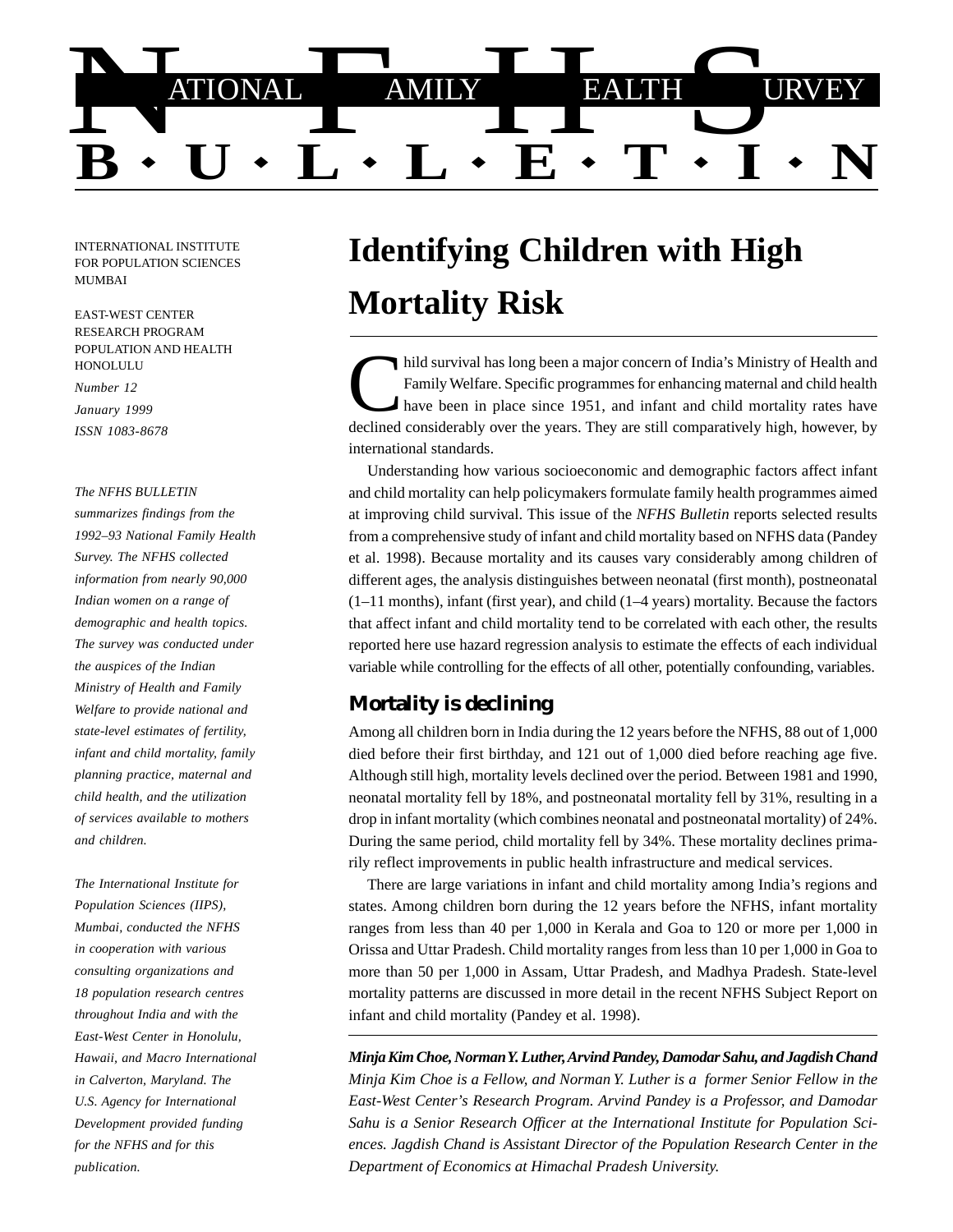## **Socioeconomic factors affect mortality**

The analysis estimates the effects of several socioeconomic variables on infant and child mortality. These are:

- Household head's religion and caste/ tribe membership (Hindu and scheduled caste or scheduled tribe (SC/ST),<sup>1</sup> Hindu but not SC/ST, Muslim, other religion)
- Mother's literacy (literate, illiterate)
- Residence (urban, rural)
- Household economic status (a continuous variable based on a composite score for ownership of goods)
- Access to a flush or pit toilet (yes, no)
- Mother's exposure to mass media (does, does not listen to radio or watch television at least once a week)
- Type of cooking fuel used in household (wood or dung, other)

All of these variables have large unadjusted effects on infant and child mortality when considered singly, but their adjusted effects, estimated from hazard models that control for the other socioeconomic variables and some demographic variables, are much smaller.

Table 1 shows that household head's religion and caste/tribe membership, mother's literacy, household economic status, and access to a flush or pit toilet tend to have large and statistically significant effects on infant and child mortality. The adjusted effects of residence, mother's exposure to mass media, and type of cooking fuel used are small (not shown).

The effect of household head's religion and caste/tribe membership is complex. Adjusted neonatal mortality varies widely by religion but little by caste/tribe membership, whereas postneonatal and child

**Table 1. Adjusted effects of selected socioeconomic and demographic characteristics on neonatal, postneonatal, infant, and child mortality for children born during the 12 years before the NFHS (deaths per 1,000 births)**

| Variables                                          |          | Mortality    |        |       |  |
|----------------------------------------------------|----------|--------------|--------|-------|--|
|                                                    | Neonatal | Postneonatal | Infant | Child |  |
| Religion and caste/tribe                           |          |              |        |       |  |
| Hindu-non SC/ST <sup>†</sup>                       | 55       | 35           | 90     | 35    |  |
| Hindu-SC/ST                                        | 56       | 39*          | 95*    | $42*$ |  |
| Muslim                                             | $50*$    | $30*$        | 80*    | 33    |  |
| Other                                              | $40*$    | $25*$        | $65*$  | 32    |  |
| Mother's literacy                                  |          |              |        |       |  |
| Illiterate <sup>†</sup>                            | 58       | 40           | 98     | 42    |  |
| Literate                                           | 45*      | $25*$        | $70*$  | $24*$ |  |
| Household economic level: ownership of goods score |          |              |        |       |  |
| $\mathbf{0}$                                       | 56*      | 39*          | 95*    | 47*   |  |
| 5                                                  | 53*      | $34*$        | $87*$  | $34*$ |  |
| 10                                                 | $50*$    | 29*          | $80*$  | $24*$ |  |
| 15                                                 | 48*      | $25*$        | $73*$  | 18*   |  |
| Access to flush or pit toilet                      |          |              |        |       |  |
| $No^{\dagger}$                                     | 57       | 36           | 93     | 36    |  |
| Yes                                                | 44*      | $31*$        | $75*$  | 34    |  |
| Previous birth interval                            |          |              |        |       |  |
| $<$ 24 months                                      | 79*      | 56*          | $135*$ | $60*$ |  |
| $\geq$ 24 months <sup>†</sup>                      | 37       | 27           | 64     | 36    |  |
| Death of an older sibling                          |          |              |        |       |  |
| Yes                                                | $72*$    | $44*$        | $116*$ | $51*$ |  |
| $No^{\dagger}$                                     | 39       | 30           | 68     | 39    |  |

*Notes:* Adjusted effects of religion and caste/tribe, mother's literacy, household economic level, and access to a flush or pit toilet are estimated from hazard models that include these variables plus child's year of birth, urban/rural residence, mother's exposure to mass media and age at childbirth, and use of a clean cooking fuel. Adjusted effects of previous birth interval and death of an older sibling are estimated from hazard models that also include these variables plus birth order. † Reference category in the underlying hazard regression. \*Variable coefficient in the underlying hazard regression is statistically significant at the 5% level.

mortality also vary considerably by caste/ tribe. Adjusted postneonatal and child mortality (but not neonatal mortality) are much higher in Hindu households whose head belongs to a scheduled caste or tribe than in other Hindu households.

The effect of mother's literacy increases with child's age. Among children born to illiterate mothers, neonatal mortality is 29% higher than among children whose mothers are literate, postneonatal mortality is 60% higher, and child mortality is 75% higher.

The effect of household economic status also increases with child's age. With a rise in the ownership-of-goods score from 0 to 15, neonatal mortality declines by 14%, postneonatal mortality by 36%, and child mortality by 62%. In contrast, the effect of access to a flush or pit toilet decreases with child's age.

## **Demographic variables have an even greater effect**

Many Indian women have their children closely spaced. NFHS results indicate that

<sup>1.</sup> Scheduled castes (SC) and scheduled tribes (ST) are those castes and tribes identified by the Government of India as socially and economically disadvantaged and in need of protection from social injustice and exploitation.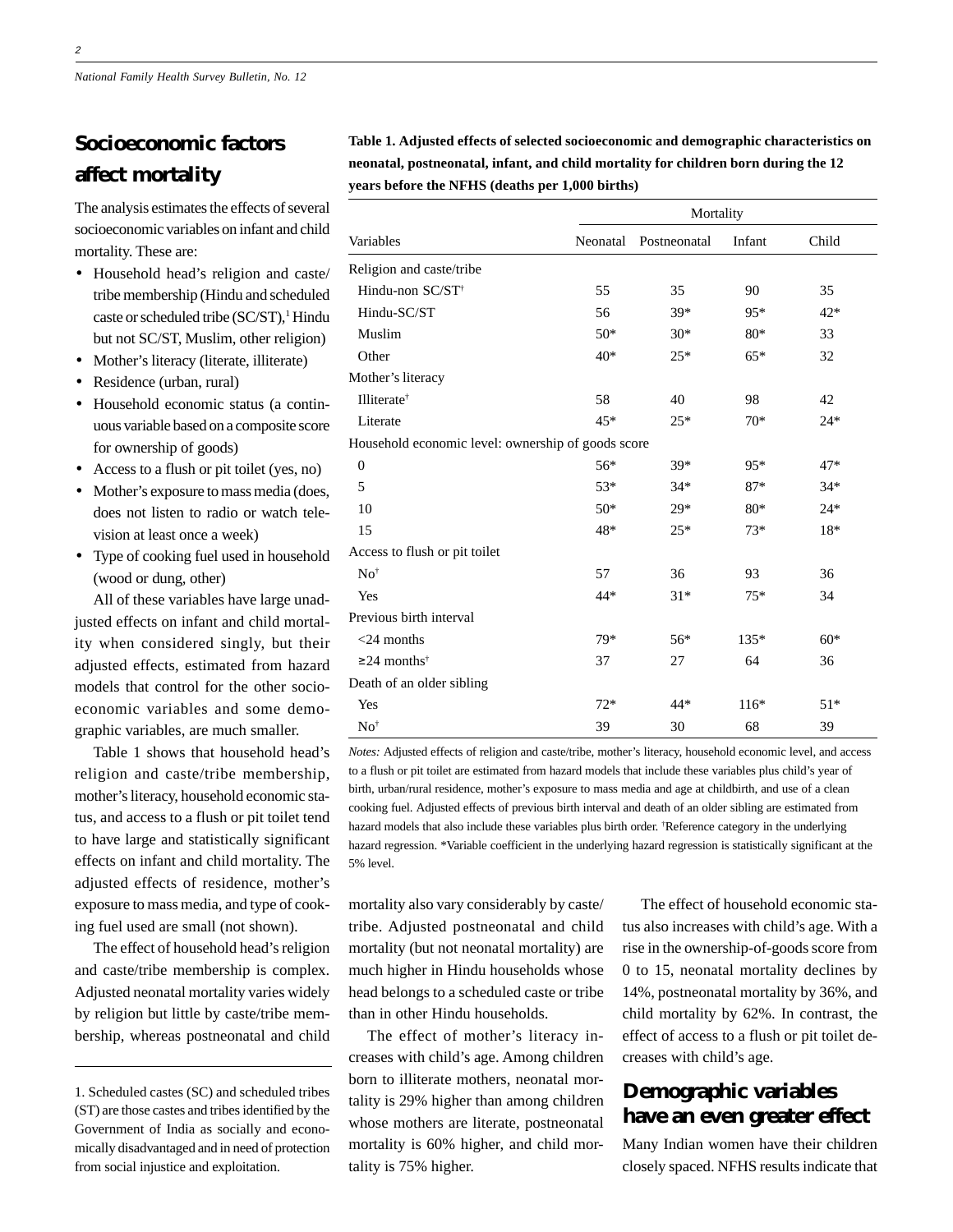3

about one-third of all second- and higherorder births are born within 24 months of a previous birth. These short birth intervals have by far the largest effect on infant and child mortality of all the predictor variables considered in this analysis.

Table 1 shows that neonatal and postneonatal mortality are more than twice as high among children born within 24 months of a previous birth as among other children. A previous birth interval of less than 24 months increases child mortality by about 67%. Because so many children in India are born less than 24 months after a previous birth, a programme intervention that increases birth intervals such as the provision of temporary family planning methods—could reduce infant and child mortality substantially.

Children in families where an older sibling has already died have a heightened risk of mortality themselves. They may face adverse biological conditions that affected the older sibling or a family environment associated with high mortality risk. Infant mortality is 71% higher for children with an older sibling who died than for other children, and child mortality is 31% higher (Table 1).

Women in India begin and end childbearing at young ages. In the 12 years before the NFHS, 34 percent of first births were to mothers under age 18. Sixty percent of first-born children and 13% of all other children were born to mothers under age 20.

Mortality, particularly neonatal mortality, is highest among children of these very young mothers. Both infant and child mortality decrease as mother's age at childbirth increases up to the early 20s. The effect is particularly striking among firstborn children (Figure 1). Because so many children are born to very young mothers in India, programmes that encourage women to delay childbearing until at least age 20 would substantially reduce infant and child mortality.

During the first month of life, mortality risks are much higher for first- and second-born children than for children of higher birth orders (Figure 2). When the effects of other variables are controlled such as socioeconomic factors and mother's age at childbirth—adjusted neonatal mortality decreases with increasing birth order.

By contrast, adjusted postneonatal mortality tends to increase with birth order. The combination of neonatal mortality and postneonatal mortality results in a Ushaped relationship between birth order and infant mortality, with elevated mortality for low- and high-order births. Adjusted child mortality increases steeply with birth order.

The results shown in Figure 2 suggest that when fertility declines child mortality will decline. This is because there will be fewer of the high-order births that face the greatest mortality risks during childhood. Neonatal mortality, and thus infant mortality, may decrease comparatively slowly because a larger proportion of all births will be high-risk first births.



Because of biological differences between the sexes, male mortality is generally higher than female mortality at all ages. In India, male mortality is 14% higher than female mortality during the neonatal period, as would be expected. As children grow older, however, mortality is increasingly determined by the care they receive rather than by biological factors alone. Most likely because parents in India take better care of sons than they do of daughters, postneonatal mortality is 19% higher for girls than for boys. Combining neonatal and postneonatal mortality, infant mortality shows little difference by sex. Child mortality is 40% higher for girls.

Sex differentials in infant and child mortality vary widely by state. Neonatal morality is higher for boys than for girls in all states. Postneonatal mortality is higher for girls than for boys in all states except Orissa, West Bengal, Tamil Nadu, Kerala, and Goa. Child mortality is higher for girls in all states except Tamil Nadu, Kerala, and Goa. Girls tend to be most



**Figure 1. Adjusted neonatal, postneonatal, infant, and child mortality for first births during the 12 years before the NFHS, by mother's age at childbirth (deaths per 1,000)** *Note:* The hazard models underlying this figure include the following predictor variables: child's year of birth and sex; mother's age at childbirth, literacy status, and exposure to mass media; urban/rural residence; household head's religion and caste/tribe membership; and household's access to flush or pit toilet, use of a clean cooking fuel, and economic level as indicated by ownership-of-goods score.